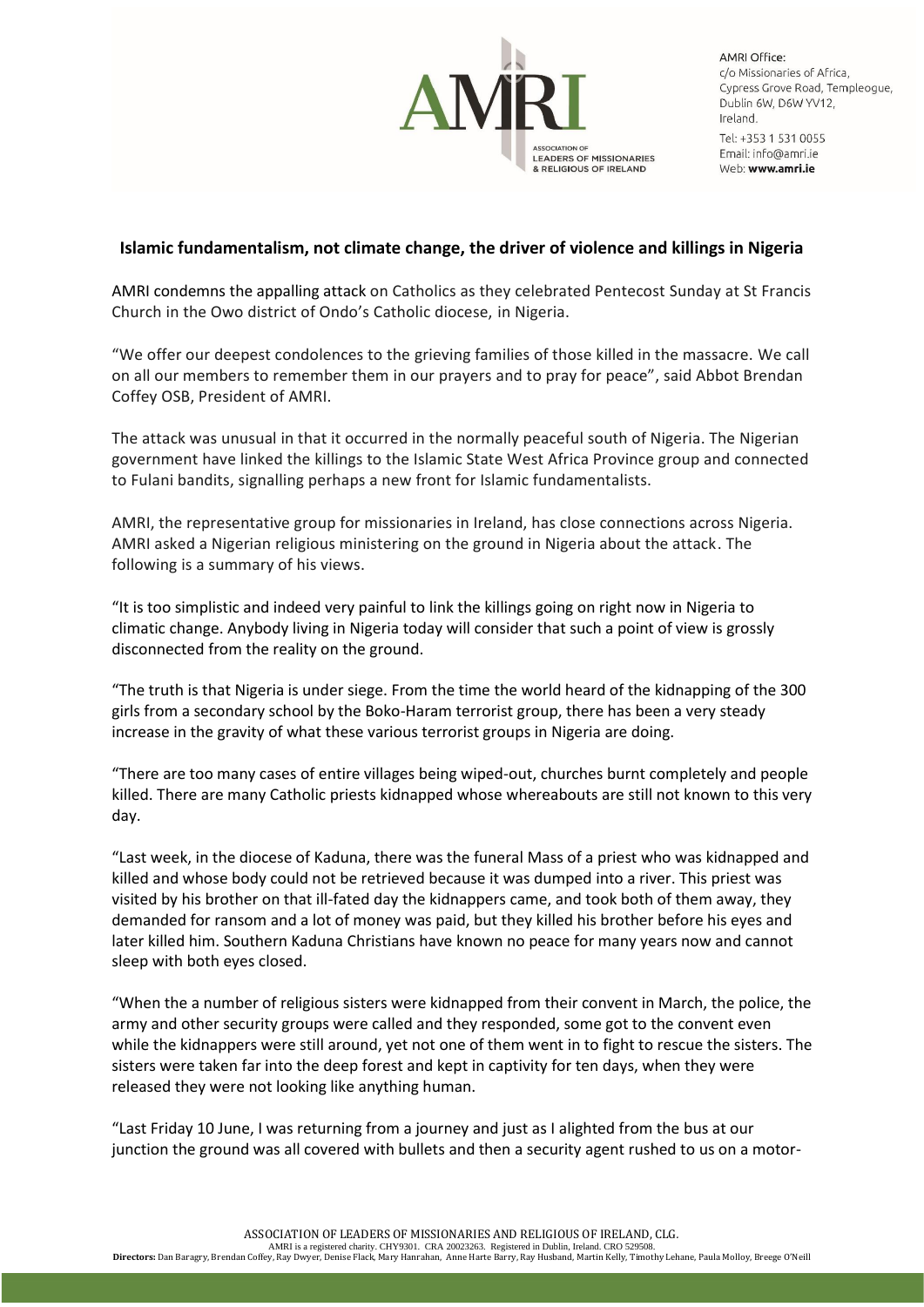

**AMRI Office:** c/o Missionaries of Africa, Cypress Grove Road, Templeoque, Dublin 6W, D6W YV12, Ireland. Tel: +353 1 531 0055 Email: info@amri je Web: www.amri.ie

bike screaming "Run, run, run! Kidnappers are operating here, look they got passengers in a vehicle over there, run!"

"Passengers from other vehicles were jumping down and running into the bush in the vicinity of the compound, our workers ran, the priest and parishioners also ran to places where they could hide themselves. Stories like this are commonplace.

"There is a perception that the Nigerian government is not doing enough to combat terrorism against Christians, that it is imposing an Islamic agenda on the entire country from the far north of Nigeria to the Atlantic, to make it an Islamic State.

"Many Nigerians believe that the present administration is aware of who is perpetuating the violence: Boko-Haram, Fulani Herdsmen, Fulani Bandits, Islamic State West Africa Province but slow to condemn and act against them. Even when some of these killers and kidnappers are arrested, they are usually freed sooner or later.

"Most religious communities, not only Christian ones, in the north of Nigeria cannot afford sleeping all night with eyes completely closed, no. Now it has come to the South of Nigeria. This is the reason everyone today says: 'in Nigeria nowhere is safe'.

"Here, we must sleep at night with one eye closed and one open. Today, I am among those advocating for the keeping of knife nearby! Official security forces are very slow to respond. We do not know when it will be our turn, but we know that there will be no notice, and we may survive or not survive. However, these uncertainties do not stop us from living our life as if all is well. We still live our lives, work and plan for the future, a better future."

What these first-hand responses demonstrate is a climate of fear for Christians in Nigeria, where increased violence and acts terrorism are becoming everyday events. The government of Nigeria needs to act, to stop the spread of Islamic fundamentalism, and ensure a fairer representation of all ethnic groups in government offices and services. It needs to focus on poverty, which if not addressed, will continue to provide a recruiting ground for extremist groups.

There are close connections between Nigeria and Ireland, due to the many missionaries who have served there and as well as the great number of Nigerians who form part of the Irish community today. It is important to try to understand what is going on in this great African country and to work for peace and development of all.

- The Association of Missionaries and Religious of Ireland, 16 June 2022.